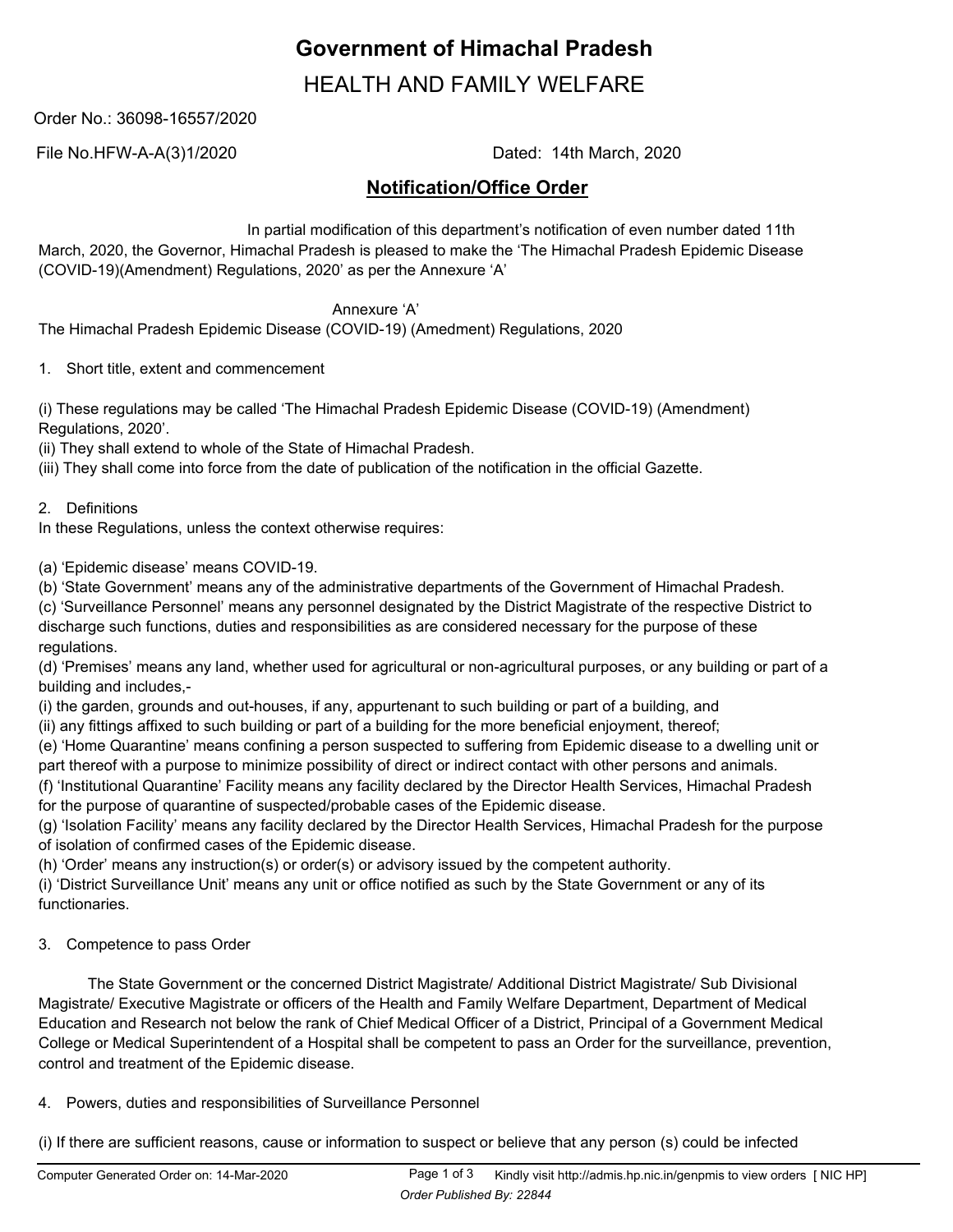with the Epidemic disease and his continued presence in a premises is hazardous to the public safety, it shall be lawful for a Surveillance Personnel to enter upon any such premises, after giving reasonable opportunity to the owner/ occupier, for the purpose of surveillance of instances of fever or cough or respiratory difficulty, enquire into or undertake physical examination, as he/she thinks fit, and such person(s) shall be bound to cooperate and render all possible assistance to facilitate such surveillance, inspection, enquiry and examination.

(ii) If consequent upon such inquiry, inspection, examination or otherwise, Surveillance Personnel has reason to believe or suspect that such a person could be infected with the Epidemic disease, the Surveillance Personnel may direct/arrange to put that person (s) in home quarantine or direct/ escort that person (s) to an 'Institutional Quarantine Facility' or an 'Isolation Facility'.

#### 5. Duties of Medical Officers and Practitioners

 It shall be mandatory for Medical Officers in Government Health Institutions and registered Private Medical Practitioners, including AYUSH practitioners, to notify such person(s) to the concerned District Surveillance Unit, along with duly filled up self declaration forms, who, within their knowledge, are having travel history to COVID-19 affected countries as per the extant guidelines and are having complaints of fever or cough or respiratory difficulty or even without any signs and symptoms of the Epidemic disease.

#### 6. Enforcement

 If the owner or occupier(s) of any premises or any individual suspected/confirmed with the Epidemic disease, refuses to take measures for prevention or treatment i.e. Home quarantine/Institutional Quarantine/Isolation or any such person refuses to co-operate with, render assistance to or comply with the directions of the Surveillance Personnel, the concerned District Magistrate or Additional District Magistrate or Sub Divisional Magistrate or an Executive Magistrate, having jurisdiction and specifically authorized by the District Magistrate in this regard, may pass an appropriate Order and may proceed with proceedings under Section 133 of the Code of Criminal Procedure, 1973 (2 of 1974) or take any other coercive action as deemed necessary and expedient for enforcing such cooperation and assistance. In case of a minor, such Order shall be directed to the guardian or any other adult member of the family of the minor.

# 7. Offences

 Whosoever contravenes any of the provisions of these regulations or disobeys an Order or obstructs the performance of functions, duties and responsibilities enshrined upon any competent authority under these regulations, shall be deemed to have committed an offence under Section 188 of the Indian Penal Code, 1860 (45 of 1860)

#### 8. Protection

 No suit or other legal proceedings shall lie against any person for anything done or intended to be done in good faith under these Regulations.

# **By Order**

R.D. Dhiman, IAS Addl. Chief Secretary (Health) to the Government of Himachal Pradesh